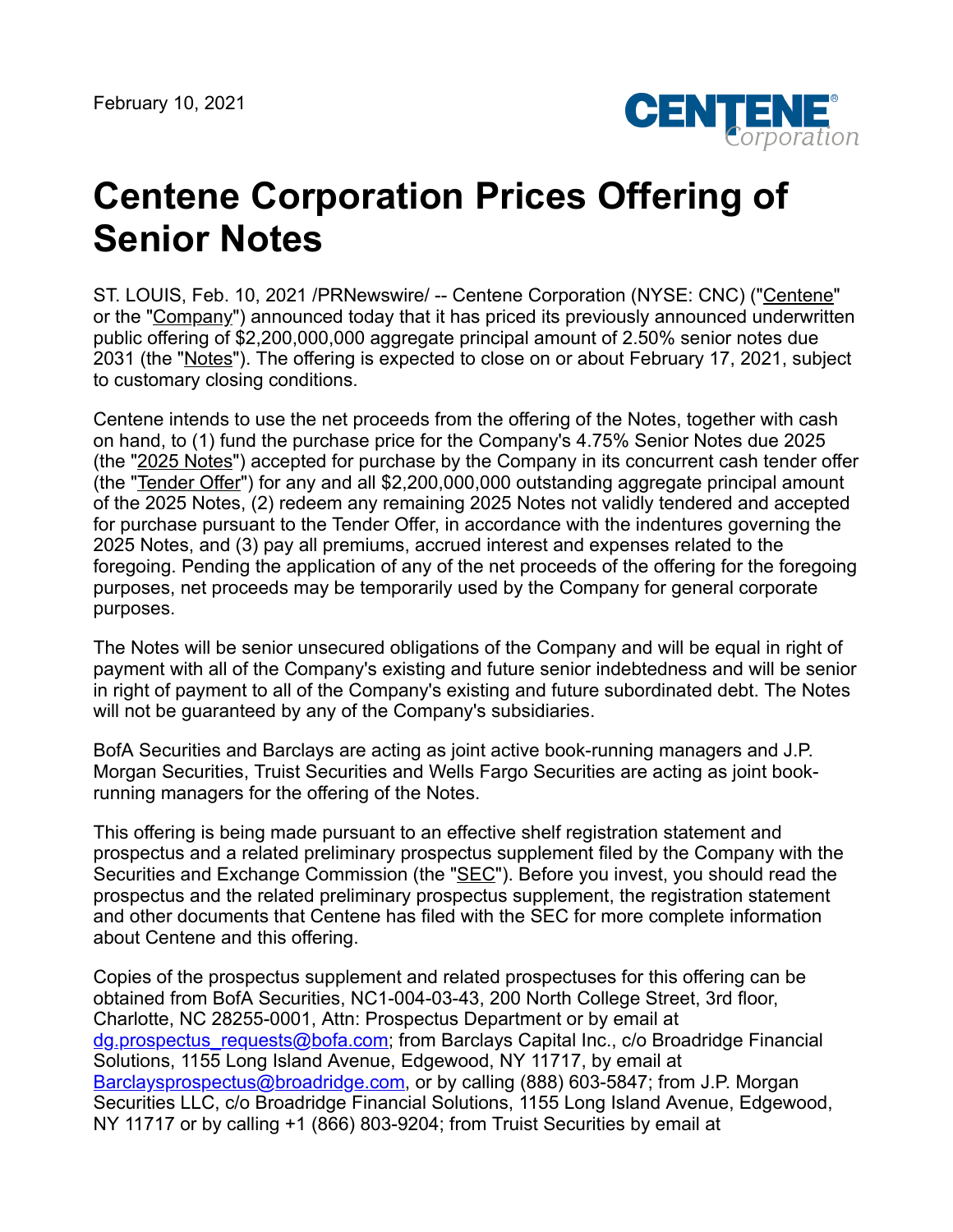[joshua.t.jones@truist.com](mailto:joshua.t.jones@truist.com); and from Wells Fargo Securities, LLC, 550 S. Tryon Street, 5th Floor, Charlotte, North Carolina 28202, Attention: Leveraged Syndicate.

The Company has delivered a notice of conditional redemption in respect of the 2025 Notes, which provides that any remaining 2025 Notes not validity tendered and accepted for purchase pursuant to the Tender Offer will, conditional upon the closing of the abovedescribed offering, be redeemed by the Company on March 12, 2021, in accordance with the indenture governing such notes.

This press release is neither an offer to purchase nor a solicitation of an offer to buy any securities including the 2025 Notes, and it does not constitute a notice of redemption under the indentures governing the 2025 Notes. The Tender Offer is being made only by and pursuant to the terms of an offer to purchase. There shall not be any sale of the securities described herein in any state or other jurisdiction in which such offer, solicitation or sale would be unlawful prior to registration or qualification under the securities laws of any such state or other jurisdiction.

## **About Centene Corporation**

Centene Corporation, a Fortune 50 company, is a leading multi-national healthcare enterprise that is committed to helping people live healthier lives. The Company takes a local approach – with local brands and local teams – to provide fully integrated, high-quality, and cost-effective services to government-sponsored and commercial healthcare programs, focusing on under-insured and uninsured individuals. Centene offers affordable and highquality products to nearly 1 in 15 individuals across the nation, including Medicaid and Medicare members (including Medicare Prescription Drug Plans) as well as individuals and families served by the Health Insurance Marketplace, the TRICARE program, and individuals in correctional facilities. The Company also serves several international markets, and contracts with other healthcare and commercial organizations to provide a variety of specialty services focused on treating the whole person. Centene focuses on long-term growth and the development of its people, systems and capabilities so that it can better serve its members, providers, local communities, and government partners.

## **Cautionary Statements on Forward-Looking Statements of Centene Corporation**

All statements, other than statements of current or historical fact, contained in this communication are forward-looking statements. Without limiting the foregoing, forwardlooking statements often use words such as "believe," "anticipate," "plan," "expect," "estimate," "intend," "seek," "target," "goal," "may," "will," "would," "could," "should," "can," "continue" and other similar words or expressions (and the negative thereof). Centene Corporation and its subsidiaries (the "Company", "our", or "we") intends such forwardlooking statements to be covered by the safe-harbor provisions for forward-looking statements contained in the Private Securities Litigation Reform Act of 1995, and we are including this statement for purposes of complying with these safe-harbor provisions. In particular, these statements include, without limitation, statements about Centene's intended use of proceeds from this offering, including in connection with the redemption of the 2025 Notes, future operating or financial performance, market opportunity, growth strategy, competition, expected activities in completed and future acquisitions, including statements about the impact of Centene's proposed acquisition of Magellan Health Inc., a Delaware corporation ("Magellan Health," and such proposed acquisition, the "Magellan Acquisition"), Centene's recently completed acquisition of WellCare Health Plans, Inc., a Delaware corporation and a wholly-owned subsidiary of the Company ("WellCare," and such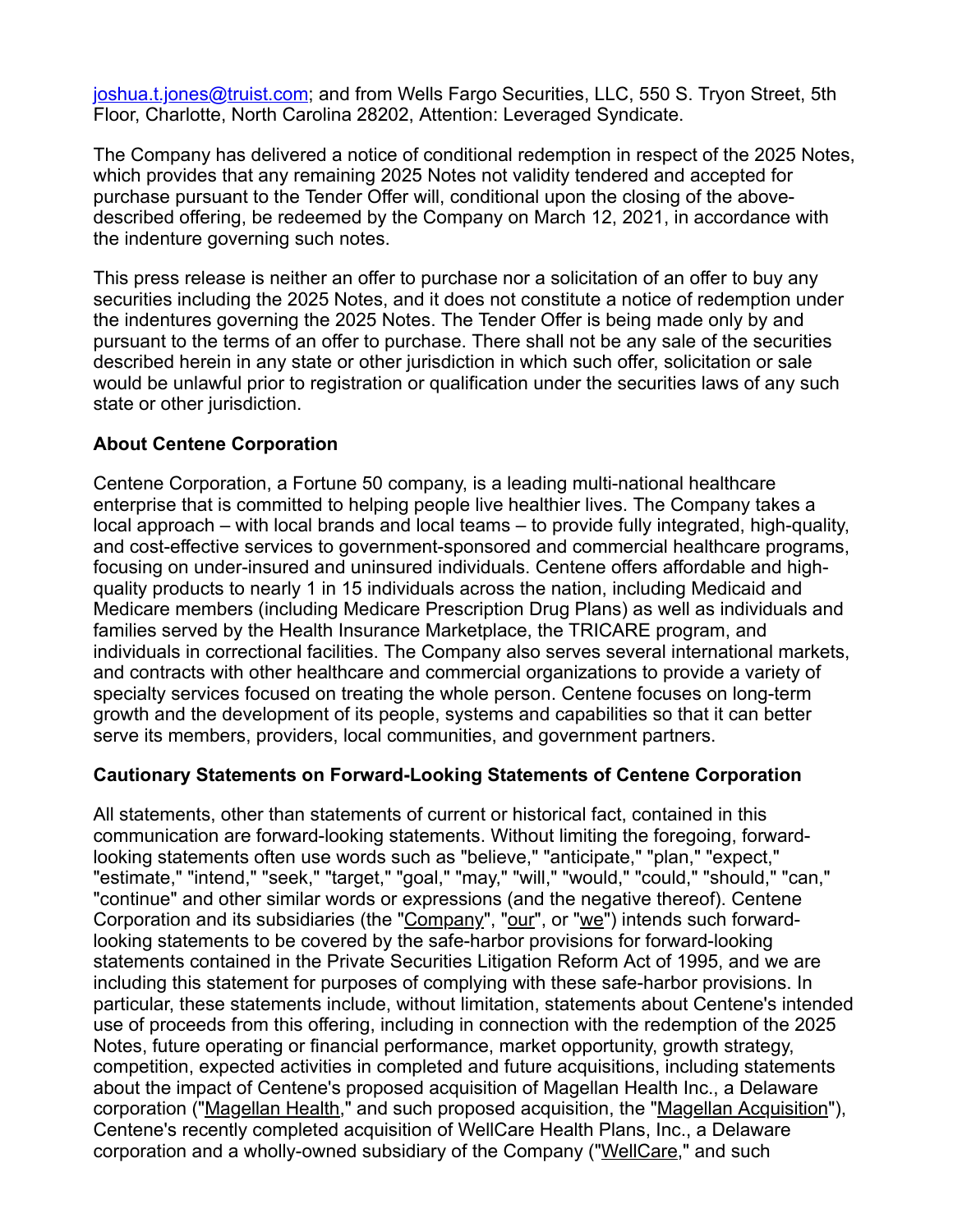acquisition, the "WellCare Acquisition"), other recent and future acquisitions, investments and the adequacy of Centene's available cash resources.

These forward-looking statements reflect Centene's current views with respect to future events and are based on numerous assumptions and assessments made by Centene in light of Centene's experience and perception of historical trends, current conditions, business strategies, operating environments, future developments and other factors Centene believes appropriate. By their nature, forward-looking statements involve known and unknown risks and uncertainties and are subject to change because they relate to events and depend on circumstances that will occur in the future, including economic, regulatory, competitive and other factors that may cause Centene's or its industry's actual results, levels of activity, performance or achievements to be materially different from any future results, levels of activity, performance or achievements expressed or implied by these forward-looking statements. These statements are not guarantees of future performance and are subject to risks, uncertainties and assumptions. All forward-looking statements included in this communication are based on information available to Centene on the date of this communication. Except as may be otherwise required by law, Centene undertakes no obligation to update or revise the forward-looking statements included in this communication, whether as a result of new information, future events or otherwise, after the date of this communication. You should not place undue reliance on any forward-looking statements, as actual results may differ materially from projections, estimates, or other forward-looking statements due to a variety of important factors, variables and events including but not limited to: the impact of the novel strain of coronavirus ("COVID-19") on global markets, economic conditions, the healthcare industry and Centene's results of operations and the response by governments and other third parties; the risk that regulatory or other approvals required for the Magellan Acquisition may be delayed or not obtained or are obtained subject to conditions that are not anticipated that could require the exertion of management's time and our resources or otherwise have an adverse effect on Centene; the risk that Magellan Health's stockholders do not approve the definitive merger agreement; the possibility that certain conditions to the consummation of the Magellan Acquisition will not be satisfied or completed on a timely basis and accordingly the Magellan Acquisition may not be consummated on a timely basis or at all; uncertainty as to the expected financial performance of the combined company following completion of the Magellan Acquisition; the possibility that the expected synergies and value creation from the Magellan Acquisition or the WellCare Acquisition will not be realized, or will not be realized within the applicable expected time periods; the exertion of management's time and Centene's resources, and other expenses incurred and business changes required, in connection with complying with the undertakings in connection with any regulatory, governmental or third party consents or approvals for the Magellan Acquisition; the risk that unexpected costs will be incurred in connection with the completion and/or integration of the Magellan Acquisition or that the integration of Magellan Health will be more difficult or time consuming than expected; the risk that potential litigation in connection with the Magellan Acquisition may affect the timing or occurrence of the Magellan Acquisition or result in significant costs of defense, indemnification and liability; a downgrade of the credit rating of our indebtedness, which could give rise to an obligation to redeem existing indebtedness; the possibility that competing offers will be made to acquire Magellan Health; the inability to retain key personnel; disruption from the announcement, pendency, completion and/or integration of the Magellan Acquisition or the integration of the WellCare Acquisition, or similar risks from other acquisitions we may announce or complete from time to time, including potential adverse reactions or changes to business relationships with customers, employees, suppliers or regulators, making it more difficult to maintain business and operational relationships; Centene's ability to accurately predict and effectively manage health benefits